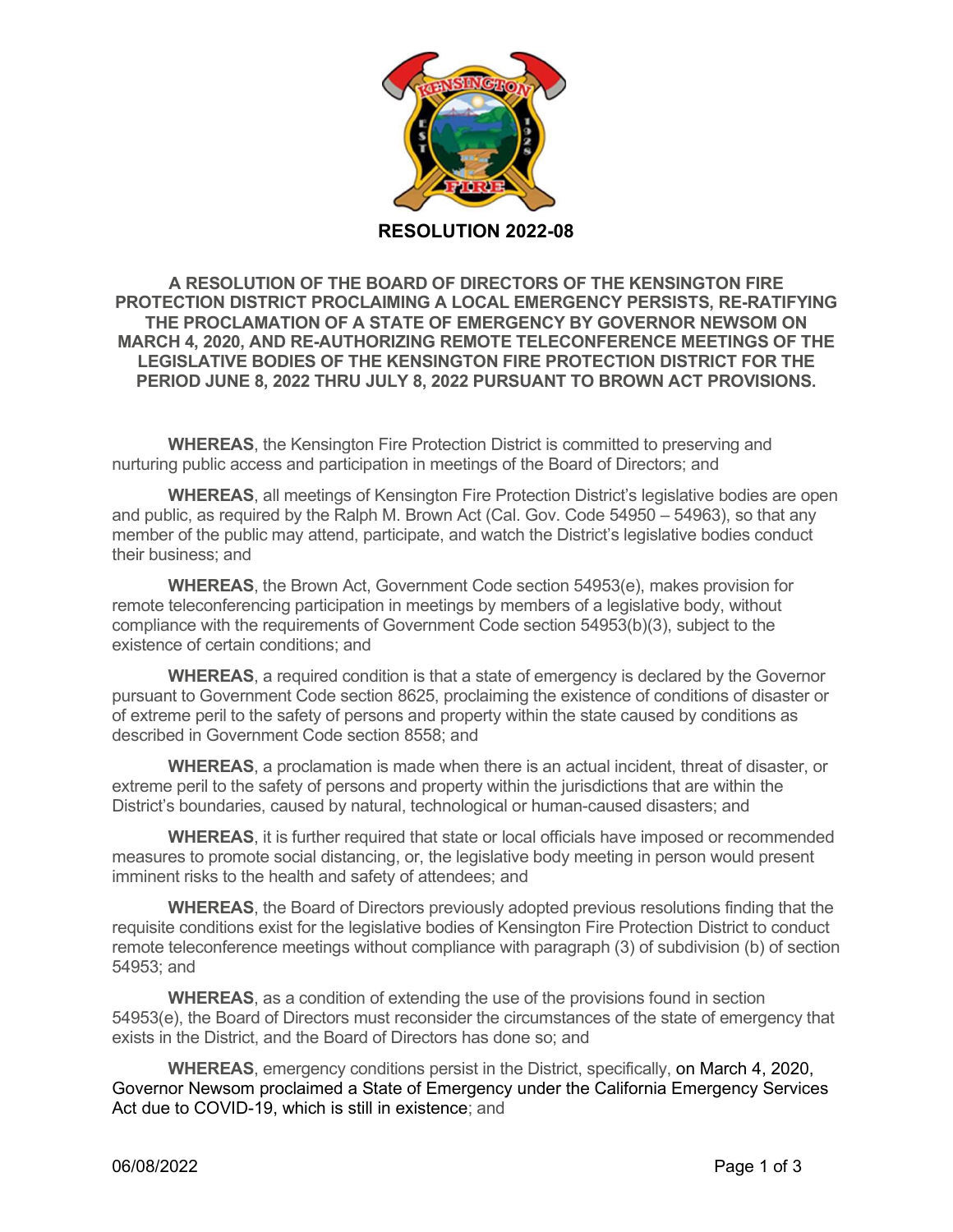**WHEREAS**, on August 2, 2021, the Contra Costa County Health Officer issued a Health Order requiring the wearing of face coverings in workplaces and public settings due to the rise of the SARS-CoV-2 Delta Variant, which is still in effect and has been amended due to the Omicron Variant; and

**WHEREAS**, the Board of Directors does hereby find that the State of Emergency due to COVID-19 still exists; that many persons who regularly attend Board meetings are over the age of 65 and therefore considered particularly vulnerable to COVID-19, which has caused, and will continue to cause, conditions of peril to the safety of persons within the District that are likely to be beyond the control of services, personnel, equipment, and facilities of the District; and therefore desires to affirm a local emergency exists and re-ratify the proclamation of state of emergency by the Governor of the State of California and the recommendation of social distancing by the Contra Costa County Health Officer; and

**WHEREAS**, as a consequence of the local emergency persisting, the Board of Directors does hereby find that the legislative bodies of Kensington Fire Protection District shall continue to conduct their meetings without compliance with paragraph (3) of subdivision (b) of Government Code section 54953, as authorized by subdivision (e) of section 54953, and that such legislative bodies shall continue to comply with the requirements to provide the public with access to the meetings as prescribed in paragraph (2) of subdivision (e) of section 54953; and

**WHEREAS**, the District provides in the public notices and agendas for all public meetings the online and telephone options for participation in public meetings, protecting the right of the public to address their local officials and to participate in public meetings, and posts this information on the District's website, including instructions on how to access the public meeting remotely.

**NOW, THEREFORE BE IT RESOLVED**, that the board of directors of Kensington Fire Protection District does hereby resolve as follows:

**Section 1. Recitals.** The Recitals set forth above are true and correct and are incorporated into this Resolution by this reference.

**Section 2. Affirmation that Local Emergency Persists.** The Board of Directors hereby considers the conditions of the state of emergency in the District and proclaims that a local emergency persists throughout the District, and that many persons who regularly attend Board meetings are over the age of 65 and therefore considered particularly vulnerable to COVID-19, which has caused, and will continue to cause, conditions of peril to the safety of persons within the District that are likely to be beyond the control of services, personnel, equipment, and facilities of the District; and therefore desires to affirm the recommendation of social distancing by the Contra Costa County Health Officer.

**Section 3. Re-ratification of Governor's Proclamation of a State of Emergency.** The Board hereby ratifies the Governor of the State of California's Proclamation of State of Emergency, effective as of its issuance date of March 4, 2020.

**Section 4. Remote Teleconference Meetings.** The General Manager and legislative bodies of Kensington Fire Protection District are hereby authorized and directed to take all actions necessary to carry out the intent and purpose of this Resolution including, continuing to conduct open and public meetings in accordance with Government Code section 54953(e) and other applicable provisions of the Brown Act.

**Section 5. Effective Date of Resolution.** This Resolution shall take effect from June 8, 2022, and shall be effective until the earlier of (i) July 8, 2022, or such time the Board of Directors adopts a subsequent resolution in accordance with Government Code section 54953(e)(3) to extend the time during which the legislative bodies of Kensington Fire Protection District may